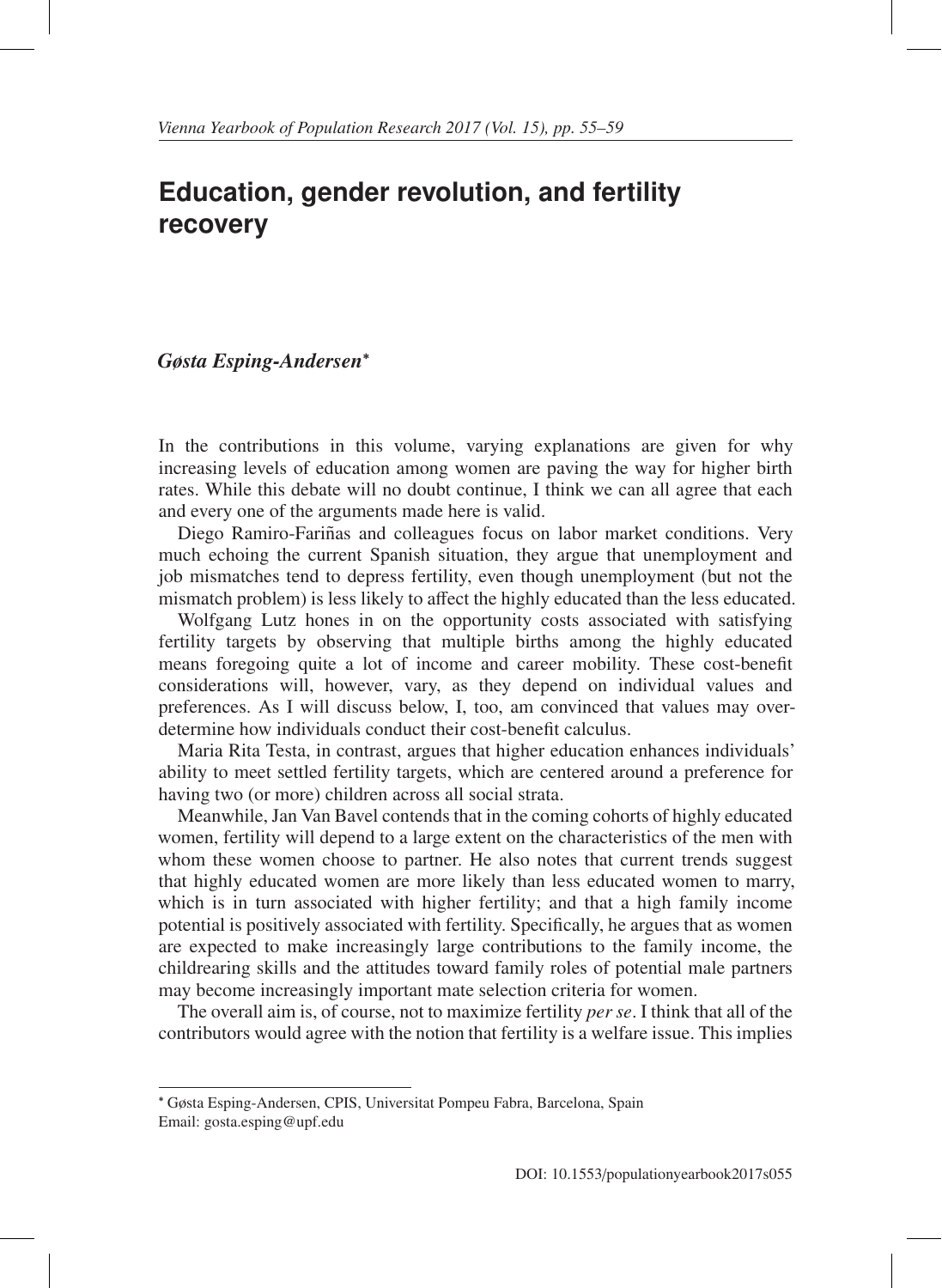that the core challenge is to enable people to have the number of children they want to have. Taken together, the arguments represented at the roundtable add up to a comprehensive explanatory catalog for why contemporary birth rates fall short of people's stated preferences.

My modest contribution is to take one step backward in an effort to create a theoretical framework that can simultaneously embrace and unify all of these valid explanations. My point of departure is equilibrium theory.

Equilibria are premised on normative expectations. They are endogenously self-reproducing across time as long as they are not disrupted by some (major) exogenous shock that fundamentally alters their core *modus operandum* (Durlauf 2001). Within a stable equilibrium, any given individual will know what to expect, and what is expected of him or her. A person's expectations may be modest or extravagant, but the life course scenario is quite predictable. However, under conditions of equilibrium rupture, stability and predictability give way to uncertainty; and, possibly, to heightened anxiety about what the future has in store.

A stable family equilibrium could be observed in the postwar era. A woman's place was in the home, and girls were raised to become homemakers. As Goldin (2006) has argued, this model was disrupted by a number of exogenous shocks, including birth control, new time-saving household technologies, and the surge in women's educational attainment. These developments spurred women to invest in labor market skills, and to take up employment. In other words, the changes in women's roles helped to erode the traditional family equilibrium, and these trends in turn altered people's expectations, and fueled uncertainty about gender roles.

My core thesis is that a return to fertility levels that are more aligned with people's preferences will require the consolidation of a new, "gender egalitarian" family equilibrium. As McDonald (2000; 2002) has argued, institutional adaptation in the form of reconciliation policies is needed to achieve such an equilibrium. But adaptation at the micro level of the partnership and day-to-day family life are also needed (Esping-Andersen and Billari 2015). In a gender egalitarian equilibrium, any given woman can expect that any given man will behave in a gender symmetric fashion. When this is the case, a woman can be far more confident that her career and her childbearing goals can be realized in tandem.

Using the example of fertility, these dynamics are depicted in Figure 1. At stage A, the dominant norm of family life remains very much the traditional housewifecum-male breadwinner arrangement (which, as long as it remains broadly accepted, will produce high fertility rates – and also more marriages and fewer divorces). Theoretically speaking, under such conditions, changes occur only if a society experiences *exogenous* shocks. As women's roles evolve, but partnerships and societal institutions fail to adequately adapt to these changes, we find ourselves moving into stage B; i.e., a situation of normative flux and confusion about which partnership and family life arrangements are seen as desirable and proper. A widely cited example of this stage is the "double shift" phenomenon, whereby even a wife who is employed outside the home is expected to do the lion's share of the housework and the child care.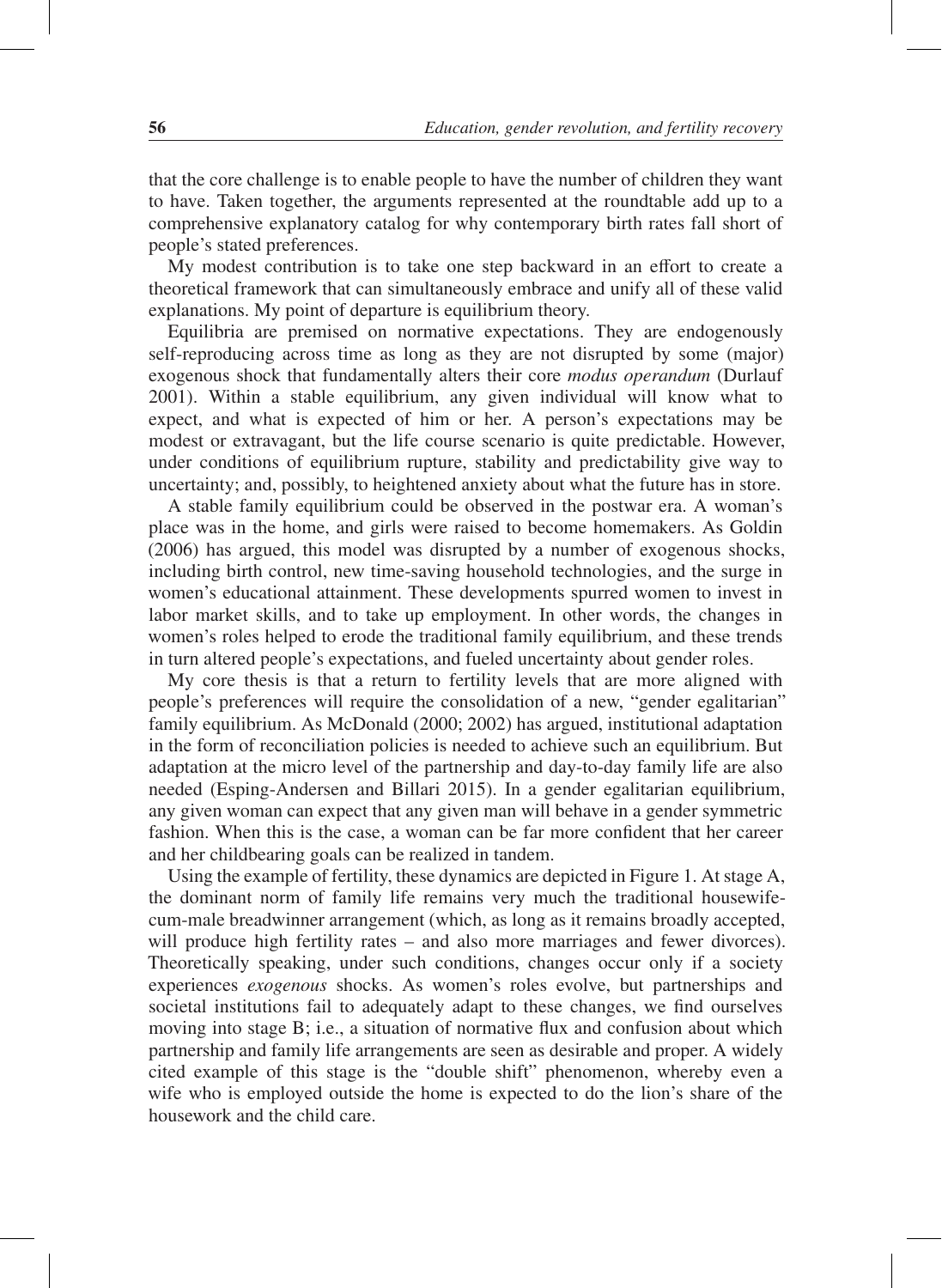## Figure 1: The revolution in women's roles and fertility



Economists would characterize stage B as a "multiple equilibrium" situation; i.e., a situation in which several and possibly contradictory normative guidelines co-exist. Under these circumstances, normative confusion is likely to prevail, and people are likely to be uncertain about what to expect. This confusion in turn weakens people's trust in their fellow citizens, and fuels their uncertainty about the future. There is strong empirical evidence that trust is a decisive precondition for partnering and having children (Aassve et al. 2012). In sum, fertility levels are likely to be low when the normative guidelines for family formation are unclear.

What would a new stable equilibrium (i.e., stage C in Figure 1) look like, and what are the dynamics that would bring it about? The answer to the first question is quite straightforward: since the revolution in women's roles is irreversible (at least in the advanced democratic nations), it must clearly be founded on norms *and* practices that are genuinely gender symmetric. Only when such practices are broadly adopted and are socially accepted can we expect to see a return to pervasive trust and confidence in family life.

The answer to the second question is similarly straightforward: an acceleration of the diffusion of the new norms regarding gender roles and relations is needed. The news that the diffusion of egalitarian gender norms plays a central role in this process can be seen as positive. since people who are highly educated (and who are ideologically influential) are clearly the forerunners in this trend toward the adoption of new values.

I believe that the theoretical model I have sketched out here can be used to make sense of the rollercoaster ride that family life has been on over the past half century. This model can help us better understand why some societies (like the Nordic countries) have made far greater progress than others in moving in a more family-friendly direction. The populations of these countries tend to have more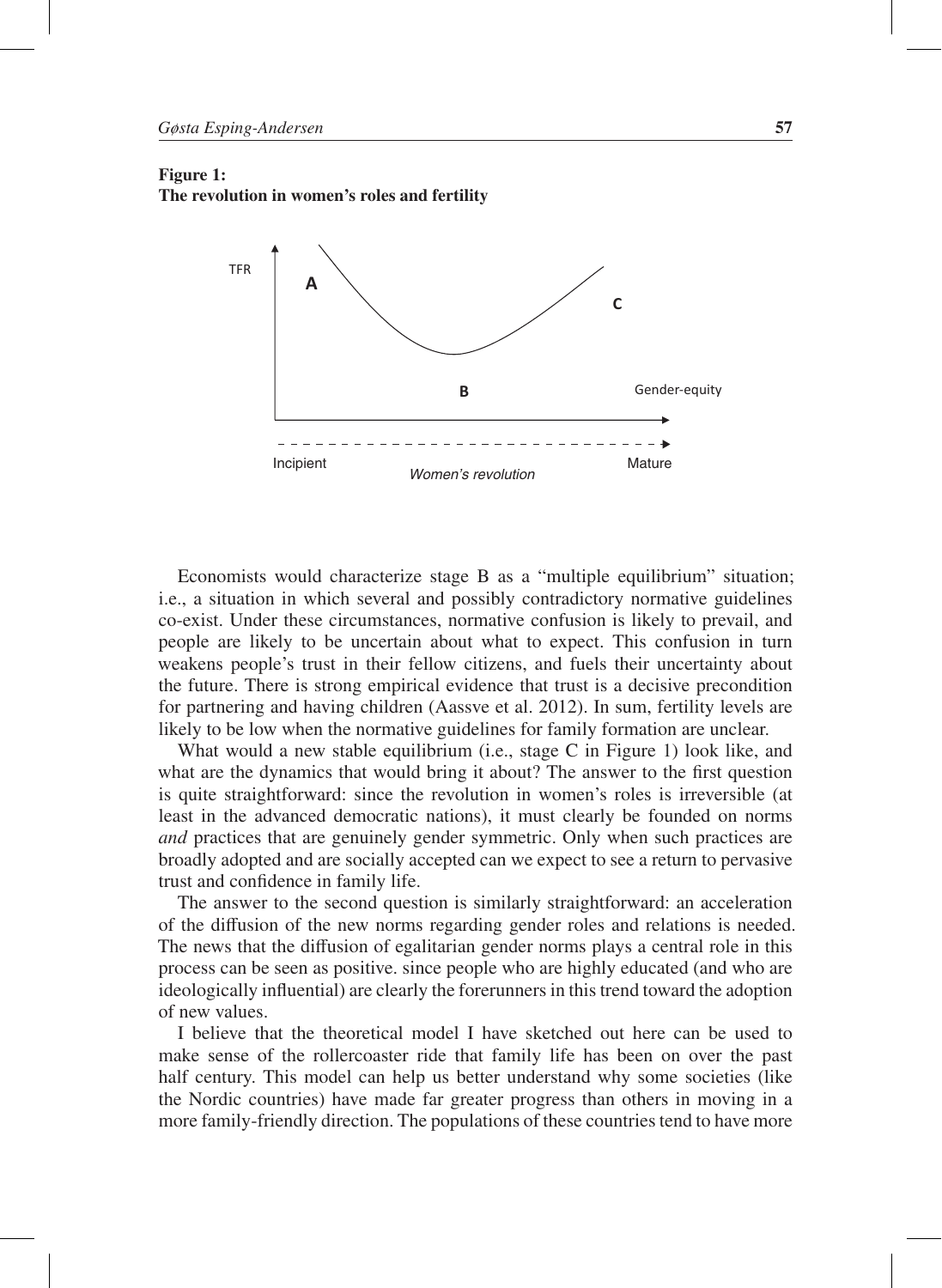stable partnerships, and fertility levels that more closely match their preferences.<sup>1</sup> In Scandinavia, both family life and public policy were adapted in response to the revolution in women's roles at an earlier stage, and to a far greater degree than in most other countries. To illustrate, the average Danish man does 41 percent of the housework in his family, and almost 30 percent of Danish men do more than 50 percent of the housework (Esping-Andersen et al. 2013). Thus, the Nordic countries have arguably entered stage C. In contrast, Germany, like Italy and Spain (among other countries), lag far behind in the adoption of gender symmetry in their welfare state policies and in their domestic spheres. These countries appear to be stuck in a (stage B) multiple equilibrium, in which normative uncertainty and confusion deter people from maximizing their welfare.

As we know, nothing is written in stone. As the American case suggests, the "gender revolution" may stall before it reaches full maturation (Cotter et al. 2011). We should also not forget that the Scandinavian path to gender egalitarianism is unique when viewed from an international perspective. In the Nordic countries, active family support policies were introduced at an early stage in the revolution in women's roles, and these policies were extraordinarily generous and comprehensive. The transformation in women's roles was no doubt eased by the plentiful supply of (more family-friendly) public sector jobs. Such conditions are almost non-existent not only in the US, but in much of Europe.

The equilibrium model also provides a clear rationale for why we should expect to observe higher fertility levels among more educated women. It is very clear that the highly educated strata are the vanguards of gender egalitarianism, just as they were the vanguards of fertility decline in the past. But we should also expect to see a gradual convergence across the social strata if and when the less educated are swept up by the diffusion dynamics of gender egalitarianism.

## **References**

- Aassve, A., Billari, F., and Pessin, L. 2012. Trust and family dynamics. Dondena Centre for Research on Family Dynamics Working Paper, no 55 (November).
- Andersson, G. 2002. Fertility developments in Norway and Sweden since the early 1960s. *Demographic Research* 6: 67–86.
- Cotter, D., Hermesen, J. and Vanneman, R. 2011. The end of the gender revolution? Gender role attitudes from 1977 to 2008. *American Journal of Sociology* 117: 259–289.

As we would expect, the U-shaped curve is more accentuated in some countries, and less so in others. Sweden is an example of the former case, arguably thanks to its early introduction of active family policies. If measured using the TFR, Swedish fertility was around 2.5 in the 1960s (an era indisputably dominated by the traditional family model), declined to 1.6 in the late 1970s, and then recovered (with oscillations) to a level of around 1.9–2.0. A fairly similar profile emerges if we instead focus on fertility trends by birth orders (Andersson 2002).